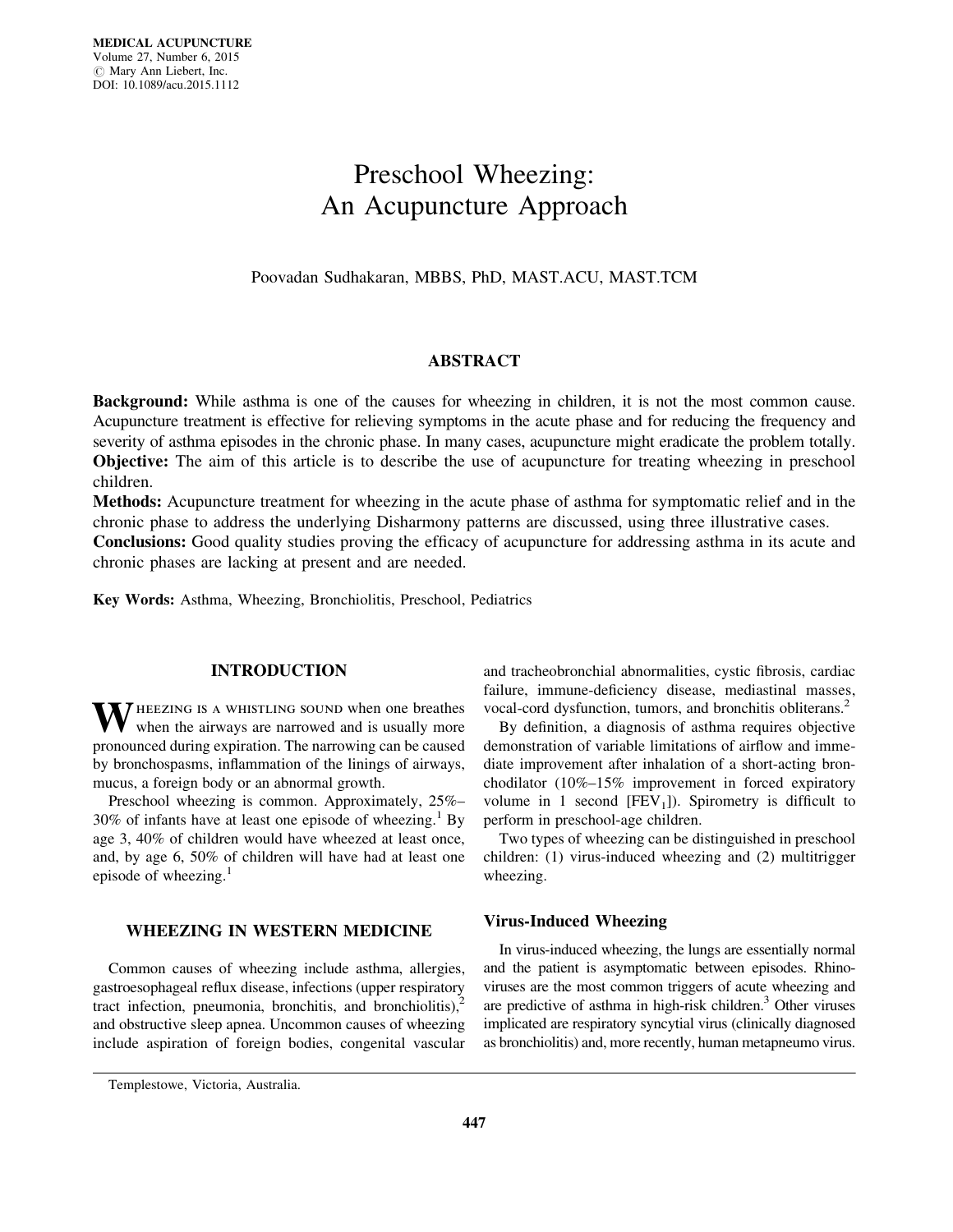## Multitrigger Wheezing

Multitrigger wheezing is usually associated with an allergy and is more common in schoolchildren. There is usually a family history of allergies and asthma. Wheezing tends to persist beyond early childhood and is associated with significant defects in lung growth.<sup>4</sup>

# Considerations Regarding Wheezing in Preschool Children

The following considerations regarding preschool wheezing are recommended:<sup>4</sup>

- ! Preschool wheezing should be classified as episodic (virus-induced) or multitrigger wheezing.
- ! The terms transient, late-onset, and persistent wheezing should not be used clinically.
- ! It is often difficult to make a definitive diagnosis of asthma in preschool children and, hence, this term is not used in this age group.

## History of Wheezing

The history of a preschool child's wheezing is most important, and this should be differentiated from other types of noisy breathing.

Associated allergic disorders—such as eczema, rhinitis, and sinusitis—may be present. The child's personal and family history of allergies, exposure to household smoking, and pattern and triggers of wheezing should be assessed. Wheezing described by parents has considerable variations, and this should be verified by a health professional.

#### Physical Examination

The results of physical examination may be normal or may show wheezing or decreased air entry.

## Diagnostic Investigation

Skin-prick allergy testing may identify allergens, especially if there is a family history or if the wheezing is of long-standing. As noted above, spirometry is difficult to perform in this age group and is not recommended, but impulse oscillometry can be used in children as young as 3 to assess pulmonary functions.<sup>5</sup> Other investigations should be discouraged unless the wheezing is unusually severe, is accompanied by unusual clinical symptoms, and is resistant to treatment.

## Treatment

Acute symptoms respond well to short-acting ß-agonists, oral corticosteroids, and, in severe cases oxygen. For prevention, inhaled corticosteroids are useful for addressing multitrigger wheezing but are not recommended in virusinduced wheezing.<sup>7</sup> Leukotriene receptor antagonists (montelukast) is more useful in virus-induced wheezing.

# WHEEZING IN CHINESE MEDICINE

In Chinese Medicine, wheezing (Xiao) is described as a whistling or snoring sound and is often accompanied by breathlessness (Chuan). Chuan includes difficulty in breathing, breathing with an open mouth, lifting the shoulders when breathing, and difficulty in breathing while lying down. Often wheezing and breathlessness are considered together as Xiao-Chuan.

#### The Concept of Phlegm

The main pathologic factor in wheezing is Phlegm stored in the lungs. Phlegm is potentially the cause of various disorders such as goiter, nodules, masses, and breast lumps, which may be benign or malignant. The main cause of Phlegm is Spleen Deficiency. The Spleen is responsible for the normal transport of body fluids and when Spleen function is Deficient, the fluid tends to accumulate and this results in Dampness. As the process continues, the Stagnant fluid condenses, becomes thicker—this is *Phlegm*. This is best seen on the tongue as swelling on the sides, extending to the middle of the tongue where the Spleen is represented. The tongue in this presentation will have a sticky coating, and, because there is fluid retention, the pulse is perceived as if one were feeling the pulse through a medium of fluid. In addition, the pulse slips under the fingers—this is a slippery pulse.

Phlegm combines easily with other pathogenic factors, such as Heat or Cold, producing Hot Phlegm or Cold Phlegm. Other features of Phlegm are oppression in the chest, a feeling of heaviness, dizziness, and mental confusion in the head.

When considering wheezing, one has to differentiate between the acute phase and the chronic phase. The acute phase is caused by Cold Phlegm or Hot Phlegm. In chronic cases, there is an associated Spleen, Lung or Kidney Deficiency.

#### Acute Phase

Acute phase caused by Cold Phlegm. Wheezing, oppression in the chest, scanty Phlegm, feeling cold, and feeling worse in cold weather are the main features. The tongue is swollen with a white coating, and the pulse is slippery. Reduce the following points:

- LU 6—the accumulation point of Lung
- BL 13—the *Back Shu* point of Lung
- LU 1—the *Front Mu* point of Lung
- LU 7—the connecting point of Lung.
- CV 22, ST 40, and PC 6—resolve Phlegm
- CV 17—facilitates movement of Qi in the chest.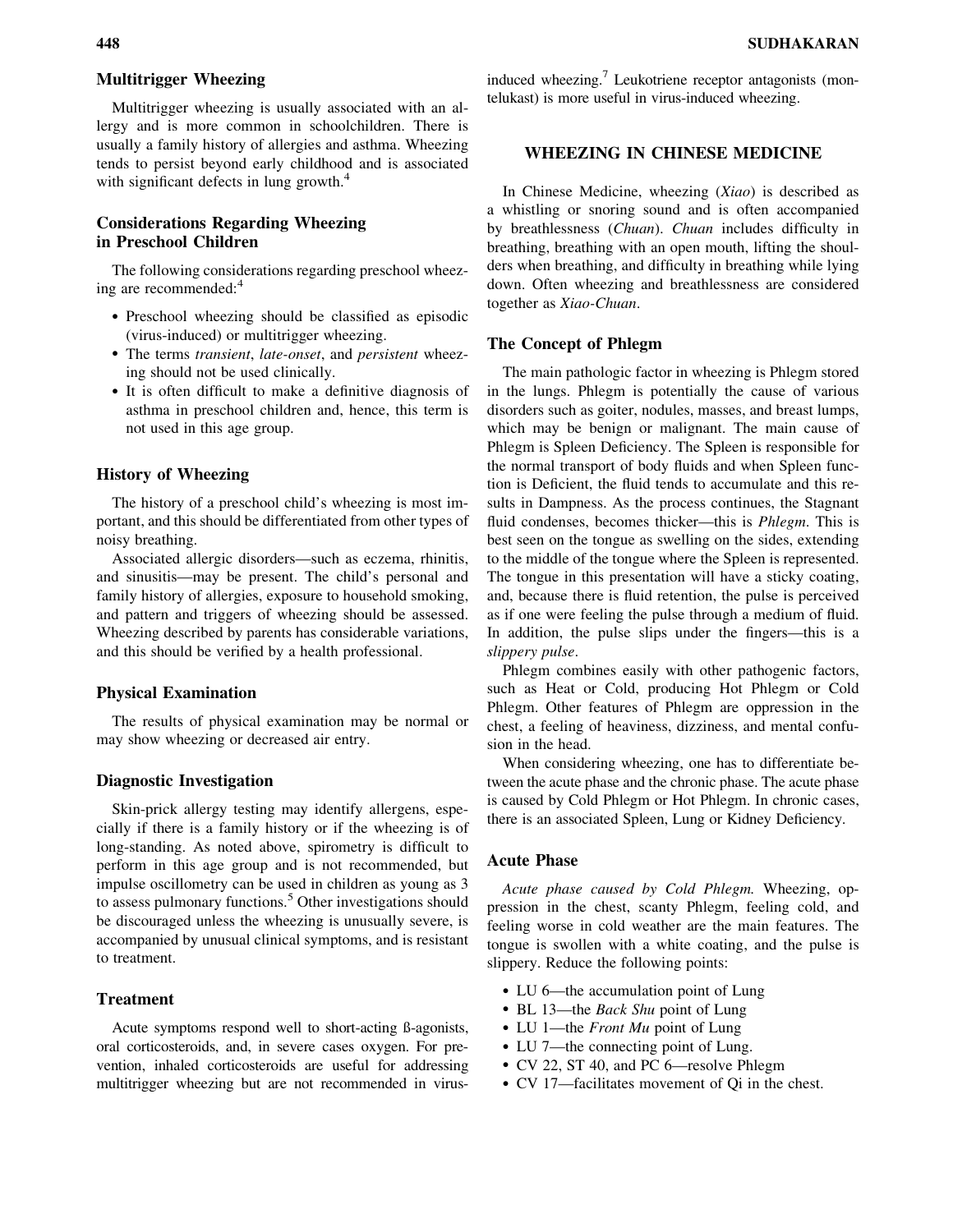#### ACUPUNCTURE FOR PRESCHOOL WHEEZING 449

The Chinese herbal treatment is Belamcanda–Ephedra Decoction (She Gan Ma Huang Tang).

Acute phase caused by Hot Phlegm. Wheezing, yellow sticky sputum, red face, bitter taste and feeling of heat are the main features. The tongue is red with a yellow sticky coating and the pulse is slippery and rapid. Reduce the following points:

- LU 6—the accumulation point of Lung
- LU 1 and BL 13—the *Front Mu* point and *Back Shu* point, respectively, of Lung
- LU 5—reduces wheezing
- LU 10—reduces Phlegm Heat from Lungs
- LI 11—reduces Heat in general
- ST 40—reduces Phlegm
- CV 22—resolves Phlegm from the chest.

Chinese herbal treatment is the Stopping Breathlessness decoction (Ding Chuan Tang).

## Chronic Phase

Chronic phase caused by Lung Deficiency. Wheezing, cough, runny nose, susceptibility to catching colds, a pale tongue, and a weak pulse are the features. Reinforce the following points:

- LU 9—the tonification point of Lung
- BL 13-the Back Shu point of Lung
- ! GV 12—tonifies Lung Qi
- LU 7—Reduces wheezing
- ST 36 and CV 6—tonify Qi in general.

Chinese Herb treatment is Jade Windscreen Powder (Yu Ping Feng San).

Chronic phase caused by Spleen Deficiency. Fatigue, intolerance to certain foods, wheezing, abdominal distension, a pale tongue, and a weak pulse are the main features. Stomach and Spleen points are often used together. Reinforce the following points:

- ST 36—tonifies Spleen
- SP 6 and SP 3—tonify Spleen
- BL 20 and BL 21—*Back Shu* points of Spleen and Stomach, respectively
- CV 12—*Front Mu* point of Stomach
- LU 7—connecting point
- LU 9—source point
- BL 13—Back Shu point stimulates Lung
- ST 40—reduces Phlegm.

Chinese herb treatment is Six Gentlemen decoction (Liu Jun Zi Tang).

Chronic phase caused by Kidney Deficiency. Inspiratory wheeze, low-back pain, shortness of breath, tinnitus, impotence, and poor memory are the general features. To these add the following: Kidney Yang Deficiency (chilliness, a pale tongue, and a deep weak pulse) and Kidney Yin Deficiency (a feeling of Heat, a red tongue without a coating, and a floating empty pulse). Reinforce the following points:

- KI 3—source point of Kidney
- BL 23-Back Shu point of Kidney
- ! KI 25—relieves inspiratory wheezing of Kidney Deficiency
- SP 6 and CV 4—tonify Kidney
- BL 13 and GV 12—tonify Lungs.

Chinese Herb treatment is Golden Chest Kidney Qi Pill (Jin Gui Shen Qi Wan) to address Kidney Yang Deficiency. The Eight Immortals Longevity Pill (Ba Xian Chang Shou Wan) is used to address Kidney Yin Deficiency.

## Auricular Acupuncture

Auricular points are mostly used in the acute phase. The most important points are Lung, Kidney, Adrenal, Sympathetic and Stop Wheezing. Other useful points include Trachea, Bronchi, Shen Men, Sympathetic Autonomic point, Adrenal Gland C, Lung 1, and Lung 2.

## ILLUSTRATIVE CASES

## Case 1

A 4-year-old girl had a recurring wheeze (about once per week as recorded by her mother) for  $\sim$ 3 years. She was prescribed a salbutamol inhaler to use when needed, budesonide twice daily, and, on occasion, oral prednisolone. This patient had a tendency to catch colds, and was treated in the emergency department (ED) of a public hospital on several occasions for recurrent wheezing. Between these episodes, her chest examination results were clear. Her tongue was pale and her pulse was empty, especially in the right front position (Lung). There was no family history of asthma.

This is a case of recurrent wheezing caused by Lung Qi Deficiency. A slight shortness of breath and an empty Lung pulse were sufficient to make this diagnosis. The following points were used:

- LU 9—source point
- LU 7—connecting point
- BL 13-Back Shu point
- CV 6-to tonify Qi
- GV 12—to tonify Lung Qi.
- ST 36 and CV 12—to tonify Stomach and Spleen, respectively (thus tonifying Earth to nourish Metal).

It is the author's practice to support acupuncture treatments with homeopathic dilutions of Schüssler's biochemical salts, calcium phosphate, and natrum sulfate (30c) at twice-weekly intervals in all cases of wheezing. This helped to reduce the number and duration of acupuncture treatments. In severe cases acupuncture treatments are used on alternate days.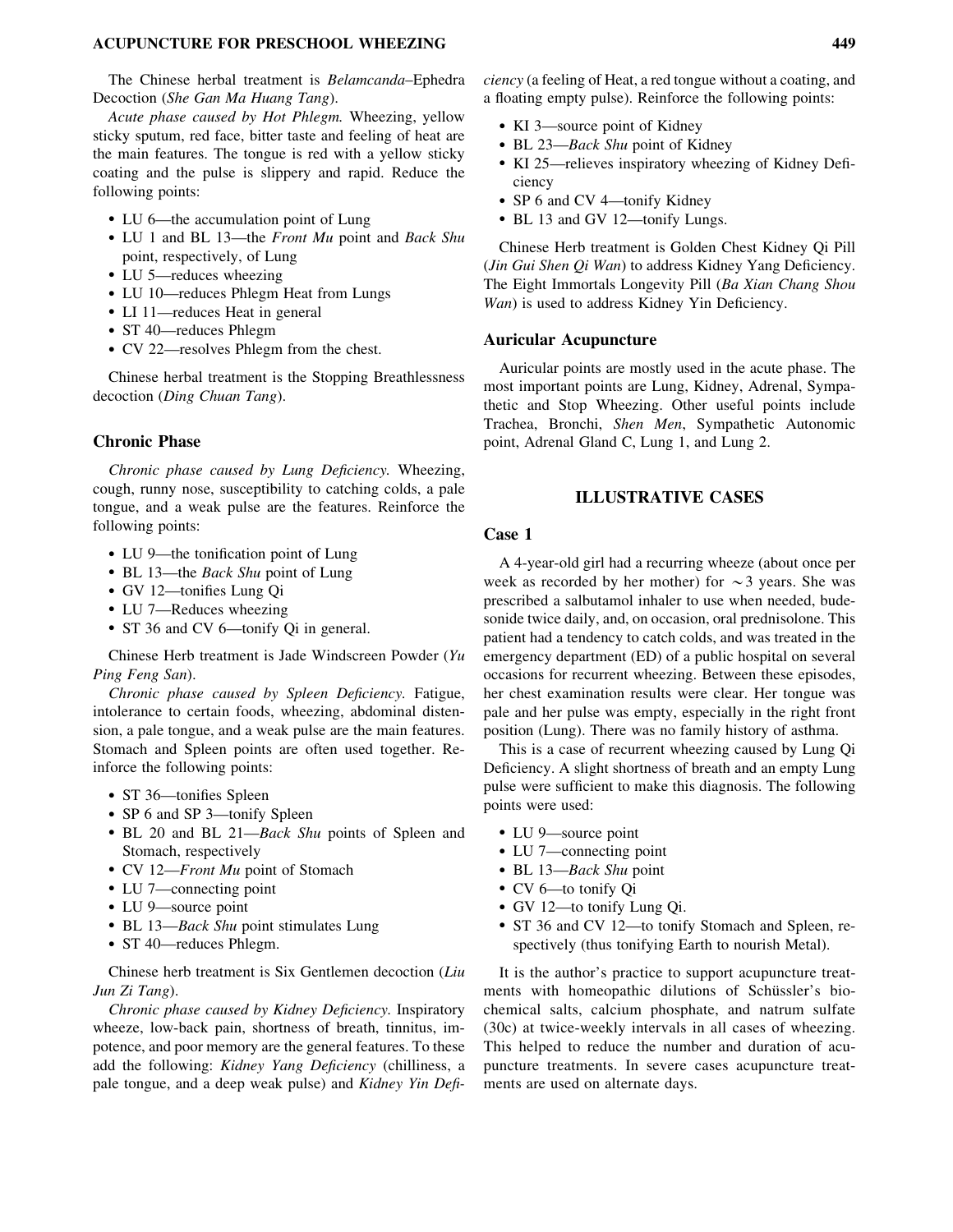This patient was treated twice weekly with acupuncture for 2 months and then monthly for 1 year. The inhalators were gradually withdrawn and she had no further wheezing episodes. During the first 2 months of treatment, she had one additional ED visit.

## Case 2

A 4-year-old boy had recurrent wheezing (1–2 times per week) with a sticky yellow nasal discharge for >2 years. He was given salbutamol and budesonide inhalers (salbutamol when needed and budesonide twice daily). There were no Lung signs between episodes. This patient's tongue was swollen on the sides with a yellow coating, and his pulse was generally slippery and rapid. There was no family history of asthma.

The diagnosis was Phlegm Heat with underlying Spleen Deficiency. His rapid pulse and a sticky yellow tongue coating indicated Phlegm Heat, and the swellings on the sides of his tongue were the result of Spleen Deficiency. The points used were:

- LU 7—the connecting points of Lung
- LU 9—the source point of Lung
- ST 40-to resolve Phlegm
- ! SP 6, BL 20, BL 21, and CV 12—to tonify the Spleen.

Calcium phosphate and natrum sulfate were used as in Case 1 to support acupuncture. Treatment was given twice weekly for 2 months and then once per month for 18 months with near-total resolution of his symptoms. The inhalers were gradually withdrawn. His response to treatment was nearly complete with a return of very mild wheezing triggered by viral infections, which required just a few days of salbutamol inhalations.

#### Case 3

A 5-year-old boy had severe recurrent wheezing for >3 years. He was given salbutamol and budesonide inhalers and required oral prednisolone to relieve his wheezing on many occasions. He had several ED visits. Between episodes, his chest was clear. His tongue was slightly red with a yellow sticky coating. His pulse was deep and weak in the rear position. His father has a history of asthma.

The child's diagnosis was wheezing caused by Phlegm Heat with underlying Spleen and Kidney Deficiency. His red tongue with the sticky yellow coating indicated Phlegm Heat caused by Spleen Deficiency and his weak rear pulse indicated Kidney Deficiency. The points used were:

- LU 7 on the left and KI 6 on the right—to open the Directing vessel to tonify the Kidney and restore the descending of Lung Qi
- LU 5 and CV 22—to resolve wheezing
- ST 40—to resolve Phlegm
- PC 6—to resolve wheezing
- SP 6, CV 12, BL 20—to tonify the Spleen
- BL 23, KI 3, CV 4—to tonify the Kidney.

This patient was treated twice per week for 2 months and once per month for 6 months, but the response was not satisfactory. A second course of acupuncture was given twice per week for 2 months and then monthly for 2 years. The frequency and severity of his wheezing showed considerable improvement, but he needed to continue budesonide inhalation and salbutamol when needed. There were no ED visits during the follow-up period.

The mineral salts, calcium phosphate and natrum sulfate, were also given to the patient.

When there is a background of Kidney Deficiency, the response to treatment will be slow.

#### Summary of the 3 Cases

All three cases were treated using a Helium Neon Laser (5mw/633n m), with an exposure time of 60 seconds for each point. The points used were generally the same in each session, with minor variations as the situation demanded. All cases were treated at the current author's office. The response to treatment and the frequency of use of salbutamol were assessed by the parents at home. Apart from the inhalants and biochemical cell salts, no other medications were used. There was no history of exposure to tobacco smoking or pets in any of these cases.

#### DISCUSSION

Wheezing in children is a common but confusing problem for most clinicians, and some parents equate wheezing with asthma. It is important to teach the parents about the various causes of wheezing and that, in most cases, it is not the result of asthma. Having said that, asthma medications have a role if the wheezing is recurrent. In Chinese Medicine, the approach to wheezing is the same, whether it is caused by is asthma or not, as far as symptomatic relief is concerned (in the acute phase). Subsequent treatment in recurrent cases will depend on the underlying Disharmony patterns. Because of the fear related to side-effects of modern biomedicine treatments, especially steroids, many parents turn to acupuncture, despite the fact that, even after thousands of years of use, there is no robust evidence to confirm its effectiveness for treating wheezing. 8–10

Of the three illustrated cases in this article, the first two represent the usual response in the author's practice. The third case is shown only to highlight that there will be some cases that are not so easy to manage, but such cases are rare. Chu et al. reported 3 cases of immediate bronchodilation following acupuncture.<sup>11</sup> It could be argued that the response was the result of nonspecific psychologic factors, but psychologic factors causing wheezing are rare in children. Such quick responses are useful in the acute stage, but, to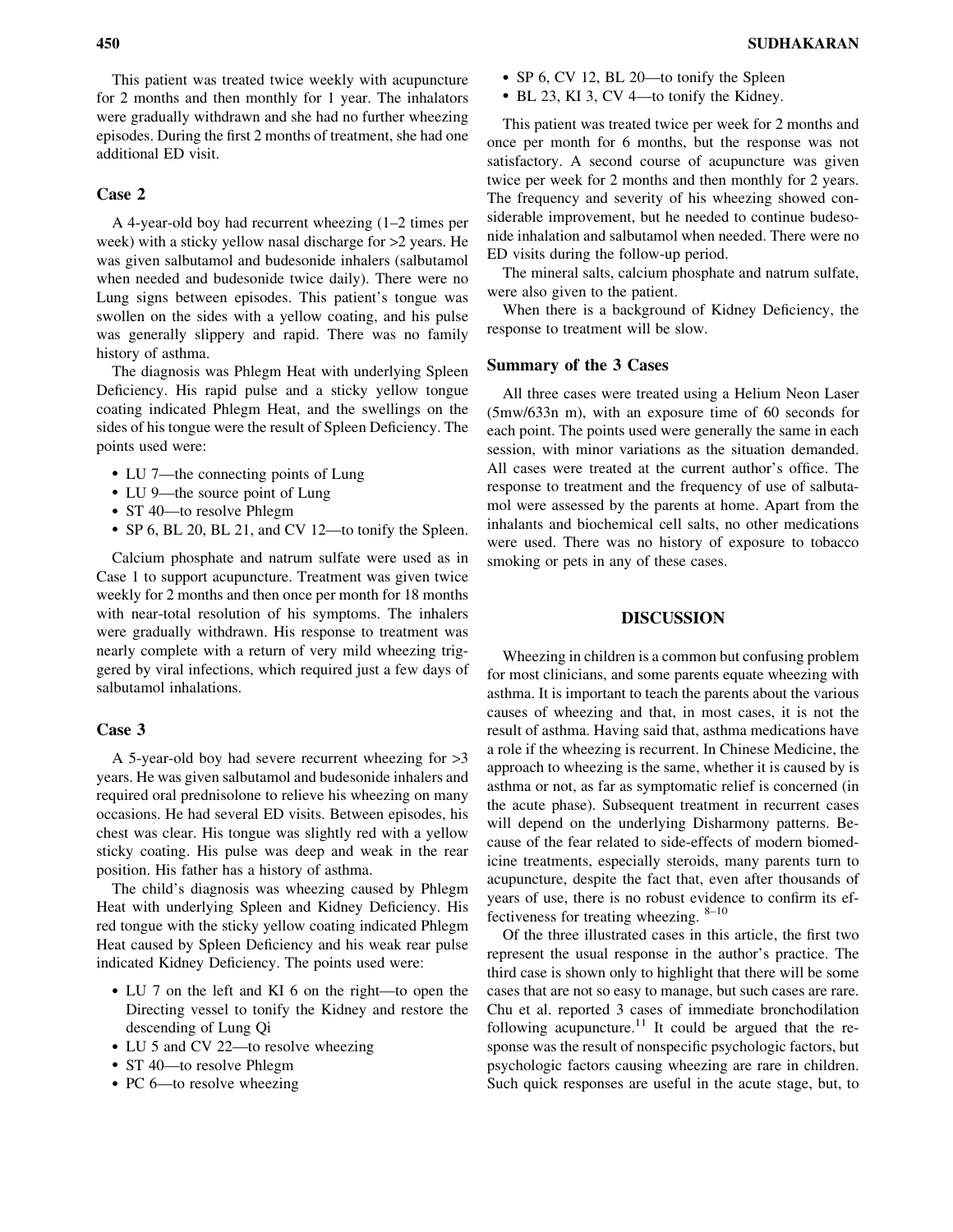#### ACUPUNCTURE FOR PRESCHOOL WHEEZING 451

have a lasting effect in recurrent cases, acupuncture will have to be repeated frequently and for a prolonged period of time. This is the reason why many acupuncturists resort to Chinese herbal medicines to support acupuncture. The current author uses Schüssler's biochemical salts because of their safety. Untoward side-effects of herbal medicines are always a concern, and this is especially so when they are given to children. In the current author's experience, the combination of acupuncture with the biochemical cell salts has been remarkably effective in almost all cases, with rare exceptions.

Wilhelm Heinrich Schüssler, MD (1821–1898 AD), a German doctor, theorized that the body requires certain essential mineral salts in proper balance the cells for them to function efficiently.<sup>12</sup> Any imbalance in the distribution of these salts would cause illness. The fundamental aim of acupuncture is to restore this lost equilibrium; the concomitant use of these simple mineral salts (biochemical cell salts) would be complementary to the acupuncture treatment. The two cell salts mentioned have been very useful in the current author's experience as a complement to acupuncture for treating pediatric wheezing and asthma. In adult patients, the responses have not been so dramatic. Schüssler's biochemical salts are pure mineral salts with no added substances. The homeopathic dilutions do not supply the actual mineral salts but balance their distribution. Whatever the theory is, these salts work well in children and the response appears unlikely to be a placebo response.

No attempt was made to assess the efficacy of acupuncture alone in chronic recurrent cases because that would involve treatment at too-frequent intervals. Moreover, these patients were not part of a study; the aim was to relieve their symptoms as efficiently as possible. The cases described are examples of how the current author treats pediatric patients with wheezing. All the treatment steps described are according to Chinese Medicine principles. In the acute phase, when a patient is seen while wheezing, acupuncture alone has been effective for relieving wheezing in the majority of cases as shown by Chu et al. $^{11}$ 

The success of treatment will depend on the correct selection of points, especially in chronic cases, based on the underlying Disharmony pattern. Combination patterns are common. The natural tendency in many cases of preschool wheezing is to resolve over a period of time. However acupuncture often elicits quick responses to treatment by reducing the severity and frequency of wheezing soon after the therapy starts.

## **CONCLUSIONS**

Wheezing is common in preschool children, and in most cases, is not caused by asthma. It is impossible to predict which patients will develop asthma later; a positive family history or a dramatic response to bronchodilator could be

guiding factors. Whether a child has bronchiolitis caused by viral infections or true asthma, the acupuncture treatment will be the same, treating the Phlegm in the acute phase and the Disharmony in the chronic phase. The response to treatment is often very satisfactory. In the 3 illustrative cases, acupuncture was remarkably effective for reducing the frequency and number of wheezing episodes in the first 2 cases and to a lesser extent in the third case. Large-scale studies are needed to confirm these kinds of responses.

#### ACKNOWLEDGMENTS

The author thanks Alice Scott and Helga Breier for their secretarial assistance.

## AUTHOR DISCLOSURE STATEMENT

No conflicts of interest exist.

#### REFERENCES

- 1. Martinez FD, Wright AL, Taussig LM, Holberg CJ, Halonen M, Morgan WJ. Asthma and wheezing in the first six years of life: The Group Health Medical Associates. [N Engl J Med.](http://online.liebertpub.com/action/showLinks?pmid=7800004&crossref=10.1056%2FNEJM199501193320301) 1995;332(3):133–138.
- 2. Martinati LC, Boner AL. Clinical diagnosis of wheezing in early childhood. [Allergy](http://online.liebertpub.com/action/showLinks?pmid=8546263&crossref=10.1111%2Fj.1398-9995.1995.tb01210.x). 1995;50(9):701–710.
- 3. Jackson DJ, Gangnon RE, Evans MD, et al. Wheezing rhinovirus illnesses in early life predict asthma development in high risk children. [Am J Respir Crit Care Med](http://online.liebertpub.com/action/showLinks?pmid=18565953&crossref=10.1164%2Frccm.200802-309OC). 2008;178(7): 667–672.
- 4. Martinez FD. What have we learned from the Tucson chil-dren's respiratory study? [Paediatr Respir Rev](http://online.liebertpub.com/action/showLinks?pmid=12376055&crossref=10.1016%2FS1526-0542%2802%2900188-4). 2002;3(3): 193–197.
- 5. Beydon N, Davis SD, Lombardi E, et al. An Official American Thoracic Society/European Respiratory Society statement: Pulmonary function testing in preschool children. [Am J](http://online.liebertpub.com/action/showLinks?pmid=17545458&crossref=10.1164%2Frccm.200605-642ST) [Respir Crit Care Med](http://online.liebertpub.com/action/showLinks?pmid=17545458&crossref=10.1164%2Frccm.200605-642ST). 2007;175(12):1304–1345.
- 6. Brand PL, Baraldi E, Bisgaard H, et al. Definition, assessment and treatment of wheezing disorders in preschool children: An evidence based approach. [Eur Respir J](http://online.liebertpub.com/action/showLinks?pmid=18827155&crossref=10.1183%2F09031936.00002108). 2008;32(4):1096– 1110.
- 7. Devulapalli CS, Haaland G, Pettersen M, Carlsen KH, Lødrup Carlsen KC. Effect of inhaled steroids on lung function in young children: A cohort study. [Eur Resp J.](http://online.liebertpub.com/action/showLinks?pmid=15219000&crossref=10.1183%2F09031936.04.00095304) 2004;23(6):869–875.
- 8. McCarney RW, Lasserson TJ, Linde K, Brinkhaus B. An overview of two Cochrane systematic review of complementary treatments for chronic asthma: Acupuncture and homeopathy. [Respir Med.](http://online.liebertpub.com/action/showLinks?pmid=15303632&crossref=10.1016%2Fj.rmed.2004.05.005) 2004;98:687–696.
- 9. Gyorik SA, Brutsche MH. Complementary and alternative medicine for bronchial asthma: Is there new evidence? [Curr](http://online.liebertpub.com/action/showLinks?crossref=10.1097%2F00063198-200401000-00007) [Opin Pulm Med](http://online.liebertpub.com/action/showLinks?crossref=10.1097%2F00063198-200401000-00007). 2003;10:37–43.
- 10. Martin J, Donaldson ANA, Villarroel R, Parmar MKB, Ernest E, Higginson IJ. Efficiency of acupuncture in asthma: Systematic